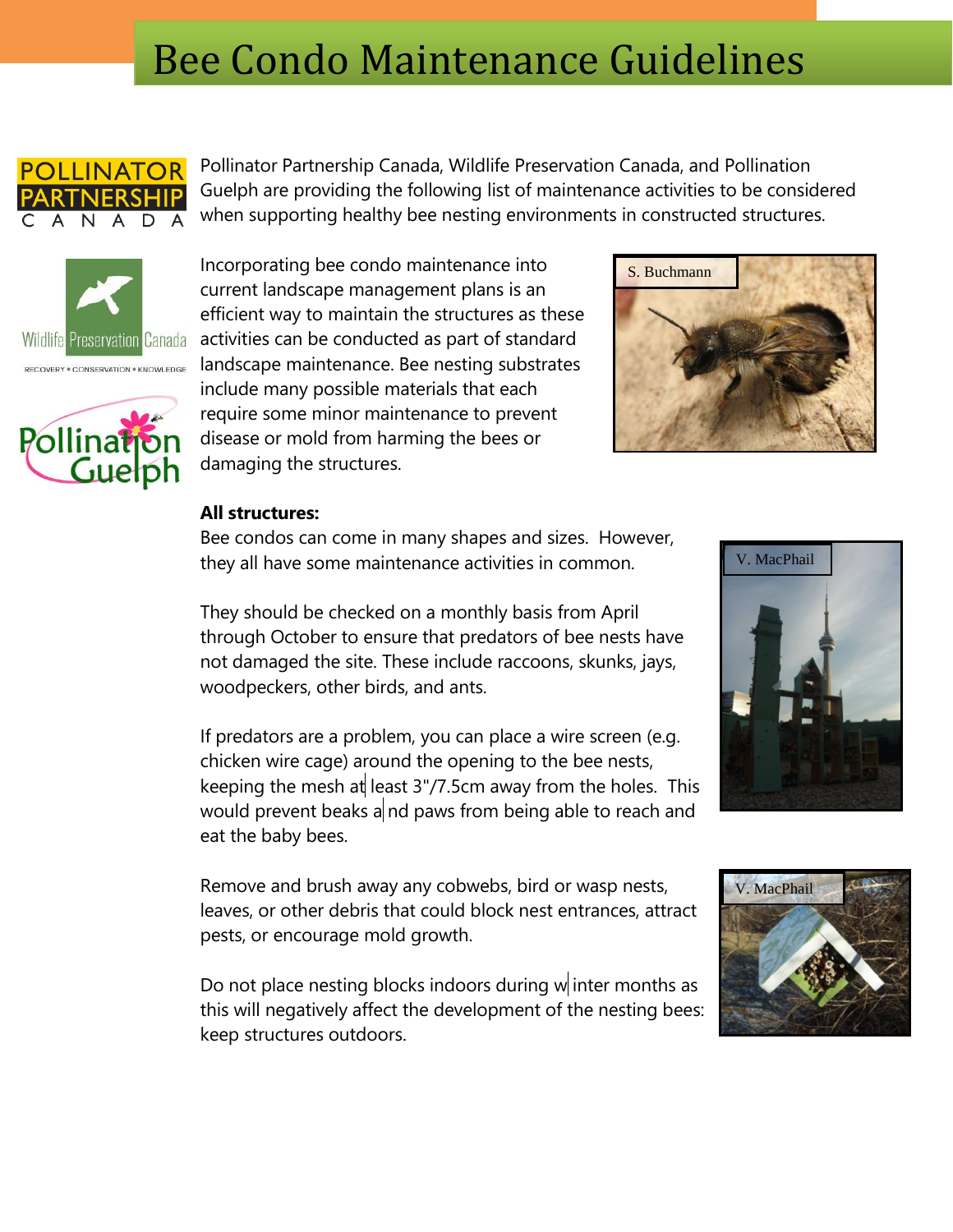Although some protection from the rain is good, the nesting sites do not need to be protected from the elements; indeed, it is best if the nest entrances receive morning sunlight (i.e. be east or south-east facing) so that the bees can warm up in preparation for flight.

It is important that the nesting sites are not moved from spring through early fall as this can dislodge baby bees from their food, killing them. If they need to be moved or removed, it is best to do it after the first hard frost or before the first flowers bloom when the bees are likely to be hibernating. Nests should be secured so that they do not move or spin in the wind.

All nesting sites should be a minimum of 8"/20cm deep. This includes holes drilled in wood and bundles of twigs and stems; soil nesting sites should be even deeper. Shorter nests may result in a skewed production of male and female bees, which will harm the populations in the long term.

Replacement nesting sites (i.e. logs, twigs, etc.) should be obtained from nearby areas. Woody materials should not be

transported from known areas of insect infestation (e.g. Emerald Ash Borer, Asian Longhorn Beetle), and care needs to be taken to avoid transporting the seeds of invasive plant species, particularly if the stems of that species (e.g. *Phragmites* reed) are used.

If there is any possibility of baby bees being present inside nesting sites being removed from the bee condo structures during maintenance, the materials should be placed in a dark box (e.g. shoe box) with a single hole punched in the box. This will allow the bees to emerge and leave the box but not allow new bees to nest in the materials. This box can be placed in an out-ofthe-way area outdoors and left until the bees have emerged.

## **Drilled wood:**

General: Ensure that mold or other rot has not occurred. If mold is present drill out the nesting tube to clean. If a large area of the surrounding wood is moldy or rotten, replace the entire affected area.

Fall and spring: Many bees "cap" their nest tubes, covering the opening with mud or leaves. When the bees leave these tubes, a small exit hole will be visible at the end. These previously occupied nests can be cleaned by drilling out the hole.

Every 3-5 years: replace all the wooden structures to ensure there is no build up of diseases, pests, etc.. This is in addition to the annual cleaning out of holes.